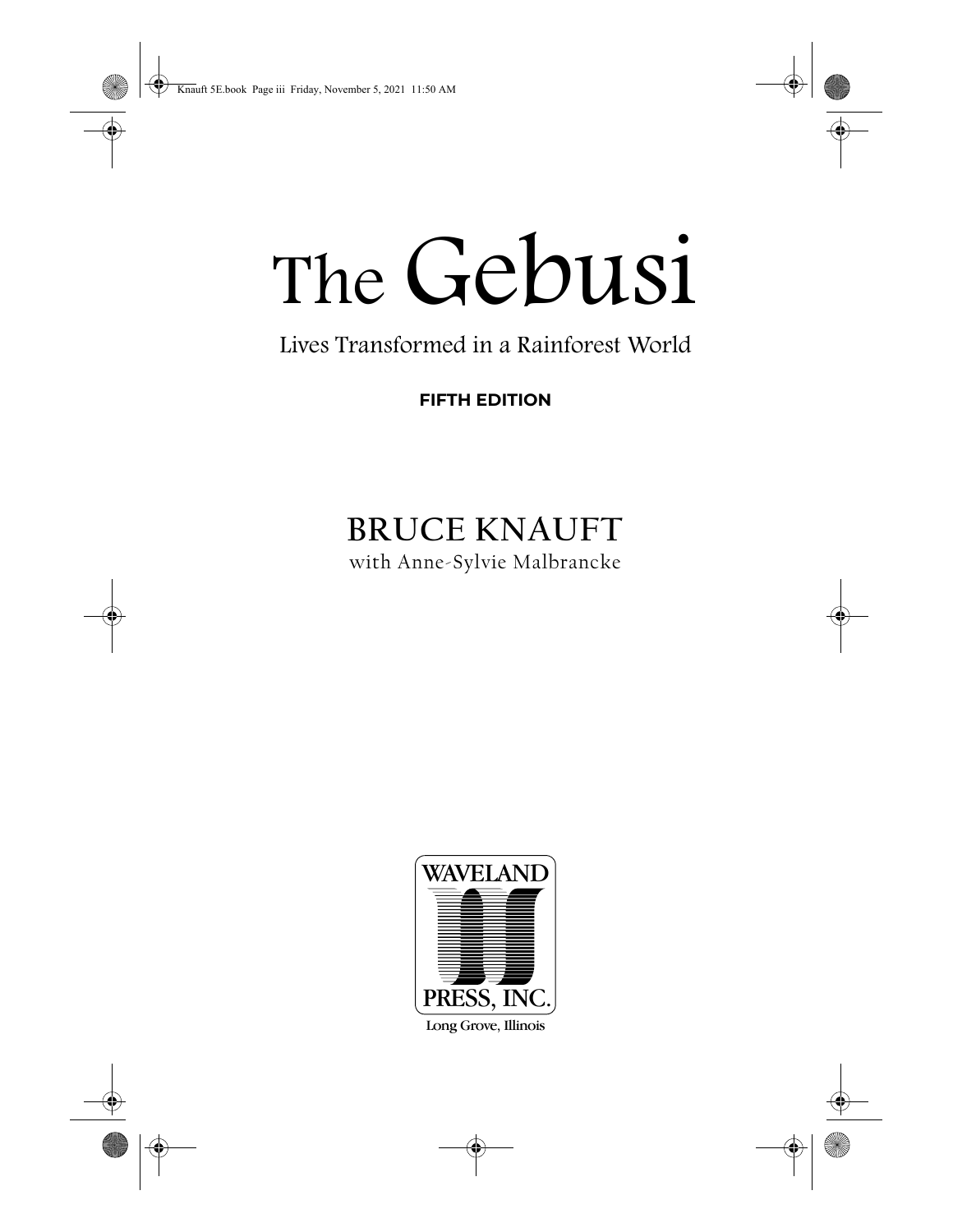For information about this book, contact: Waveland Press, Inc. 4180 IL Route 83, Suite 101 Long Grove, IL 60047-9580 (847) 634-0081 info@waveland.com www.waveland.com

### **Photo Credits**

*Eileen Cantrell:* pp. 4, 11, 23, 37, 53, 54, 93, 98, 101, 125 (left), and color inserts 1, 3, 5. *Anne-Sylvie Malbrancke:* pp. 40, 104, 106, 165, 213 (top), 227 (right), and color insert 20. *Latham Wood:* Back cover, pp. 32, 147, 221, 230, and color insert 14. *All other photos by the author.*

Copyright © 2022 by Waveland Press, Inc.

10-digit ISBN 1-4786-4767-1 13-digit ISBN 978-1-4786-4767-6

All rights reserved. No part of this book may be reproduced, stored in a retrieval system, or transmitted in any form or by any means without permission in writing from the publisher.

Printed in the United States of America

7654321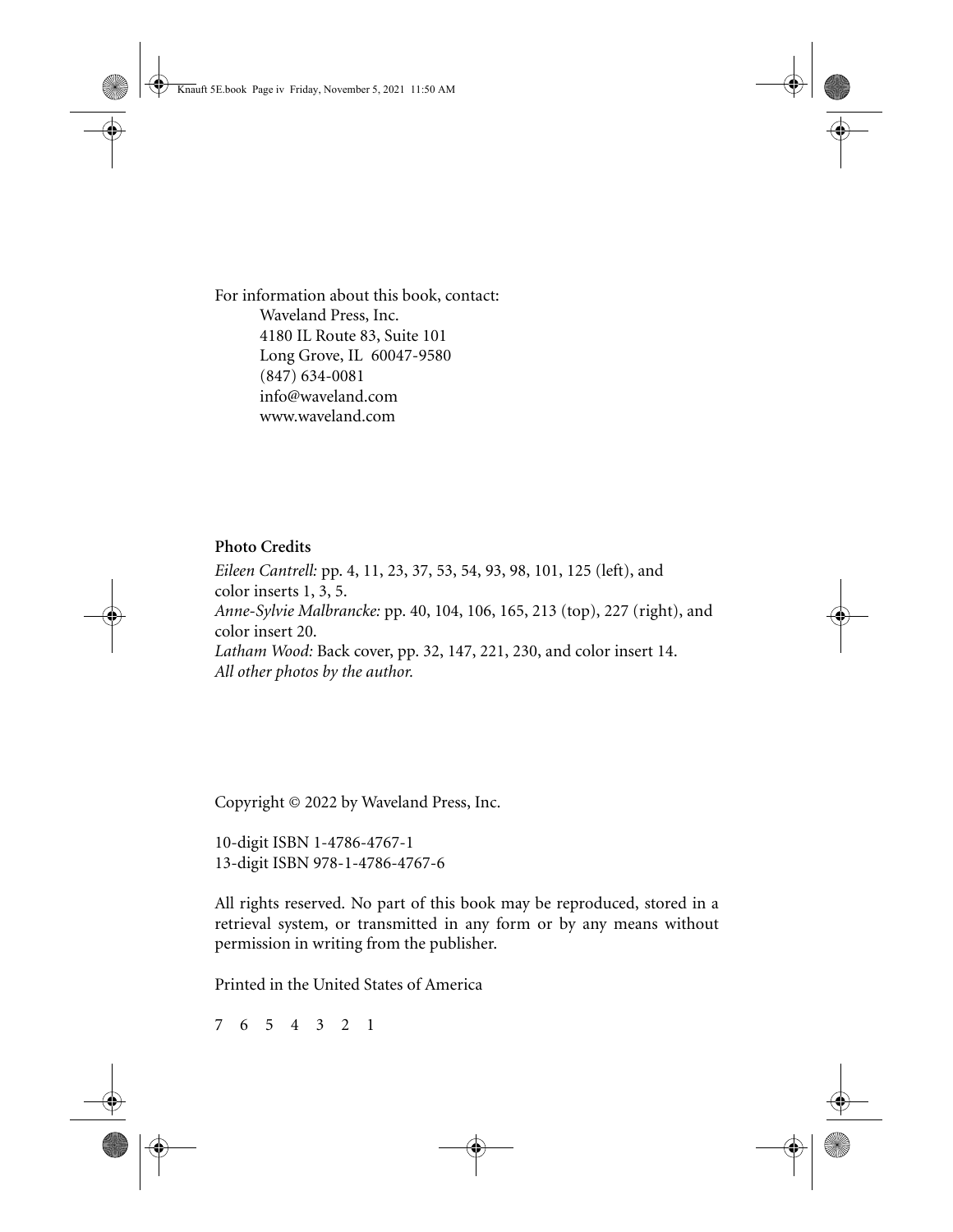### *To Yuway and all Gebusi— Past, Present, Future*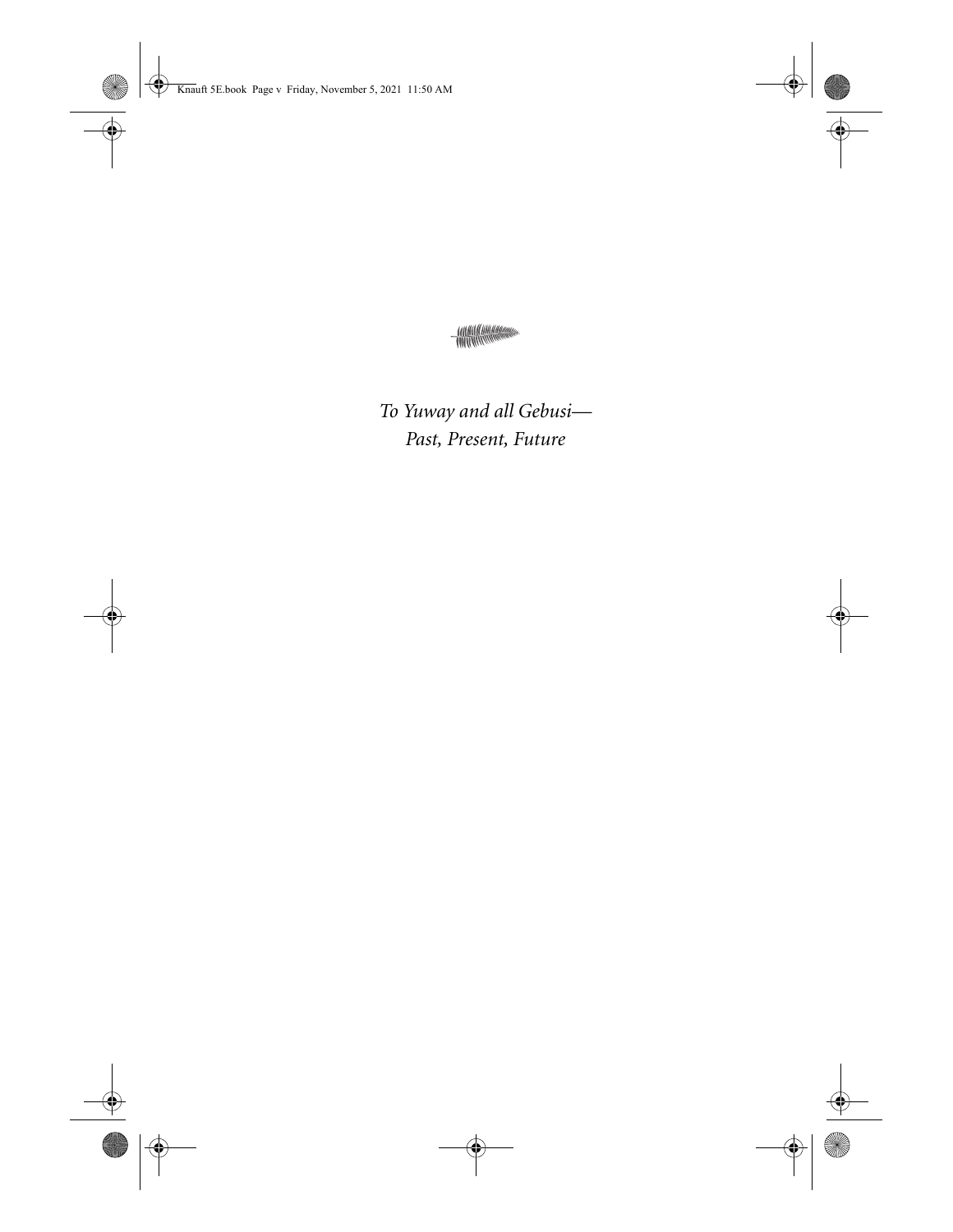# About the Authors

 $\rm{B_{\rm ruce}}$  Knauft is Samuel C. Dobbs Professor at Emory University in Atlanta. He has published numerous journal articles and two substantial monographs about the Gebusi of Papua New Guinea: *Good Company and* Violence (University of California Press, 1985) and *Exchanging the Past* (University of Chicago Press, 2002). Dr. Knauft is a widely known scholar of Melanesia, and his books include *From Primitive to Post-colonial in Melanesia and Anthropology* (University of Michigan Press, 1998) and *South Coast New Guinea Cultures* (Cambridge University Press, 1993). He has also written extensively about contemporary directions in cultural anthropology, including his books *Genealogies for the Present in Cultural Anthropology* (Routledge, 1996) and *Critically Modern* (edited, Indiana University Press, 2002).

During the past 15 years, Professor Knauft has engaged with action anthropology, including project activities and scholarly programs he has directed in West Africa, East Africa, Inner Asia, South Asia, and the Himalayas. He has mentored a broad range of students who have conducted fieldwork in diverse world areas and who are now professionals in their own right. He enjoys teaching undergraduates and regularly teachers Introduction to Cultural Anthropology. The present book was written especially with undergraduates and a larger general audience in mind. Professor Knauft has remained keenly interested in the Gebusi people of Papua New Guinea since his first fieldwork among them in the 1980s, and he most recently worked with them again in 2016 and 2017, accompanied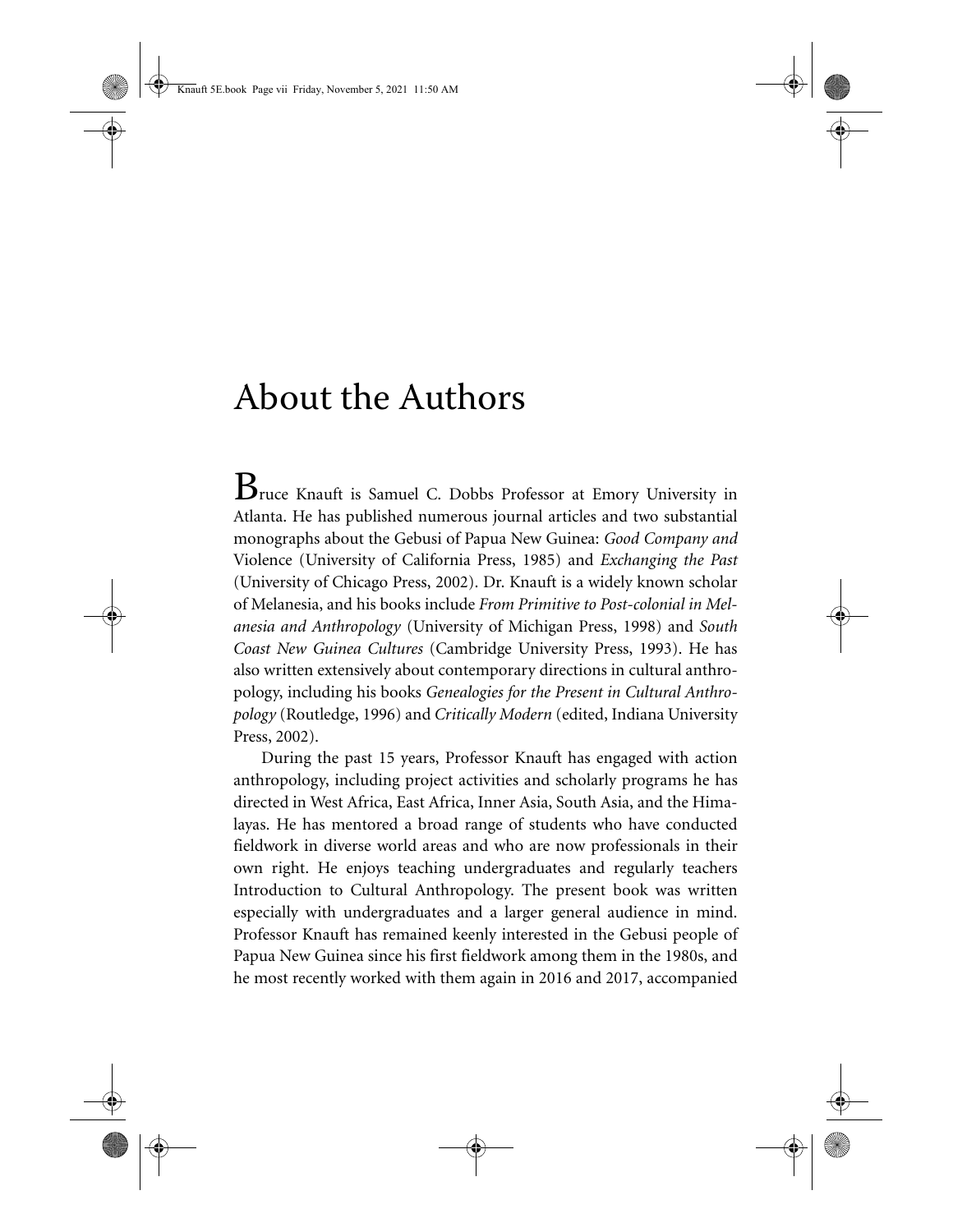by coresearcher Anne-Sylvie Malbrancke. He also has significant interest in Tibetan Buddhism, the anthropology of development, and the political economy and class structure of racism, sexism, and political polarization in the contemporary US.

Professor Knauft's CV, selected papers, photos, online teaching modules, videos of him with Gebusi, and music links are available on his website at bruceknauft.com.

 $\rm\,A$ nne-Sylvie Malbrancke is a former literature student from École Normale Supérieure. She transitioned to anthropology upon meeting Maurice Godelier in 2009, who provided her full access to his fieldwork material gathered among the Baruya of Papua New Guinea during the 1960s and 1970s. She then conducted her own doctoral fieldwork in New Guinea with the descendants of Godelier's informants among the Baruya (2013– 2014) and wrote her dissertation on cultural change, with special emphasis on the ways Baruya women engage with "modernity." She subsequently accompanied Dr. Knauft on two successive field seasons in 2016 and 2017 among the Gebusi. In late 2017 she started shooting a series of documentaries, *Rituals of the World* (15 episodes), which aired on the Franco-German cultural channel Arte in 2020. The author of several theoretical articles, Dr. Malbrancke has also published a book relating her experiences on television shoots and exploring the rituals depicted: *Rituels du monde* (éditions Dépaysage, 2020). She is now in the process of shooting another series of documentaries for Arte that also focus on rites of passage: *Vivre*.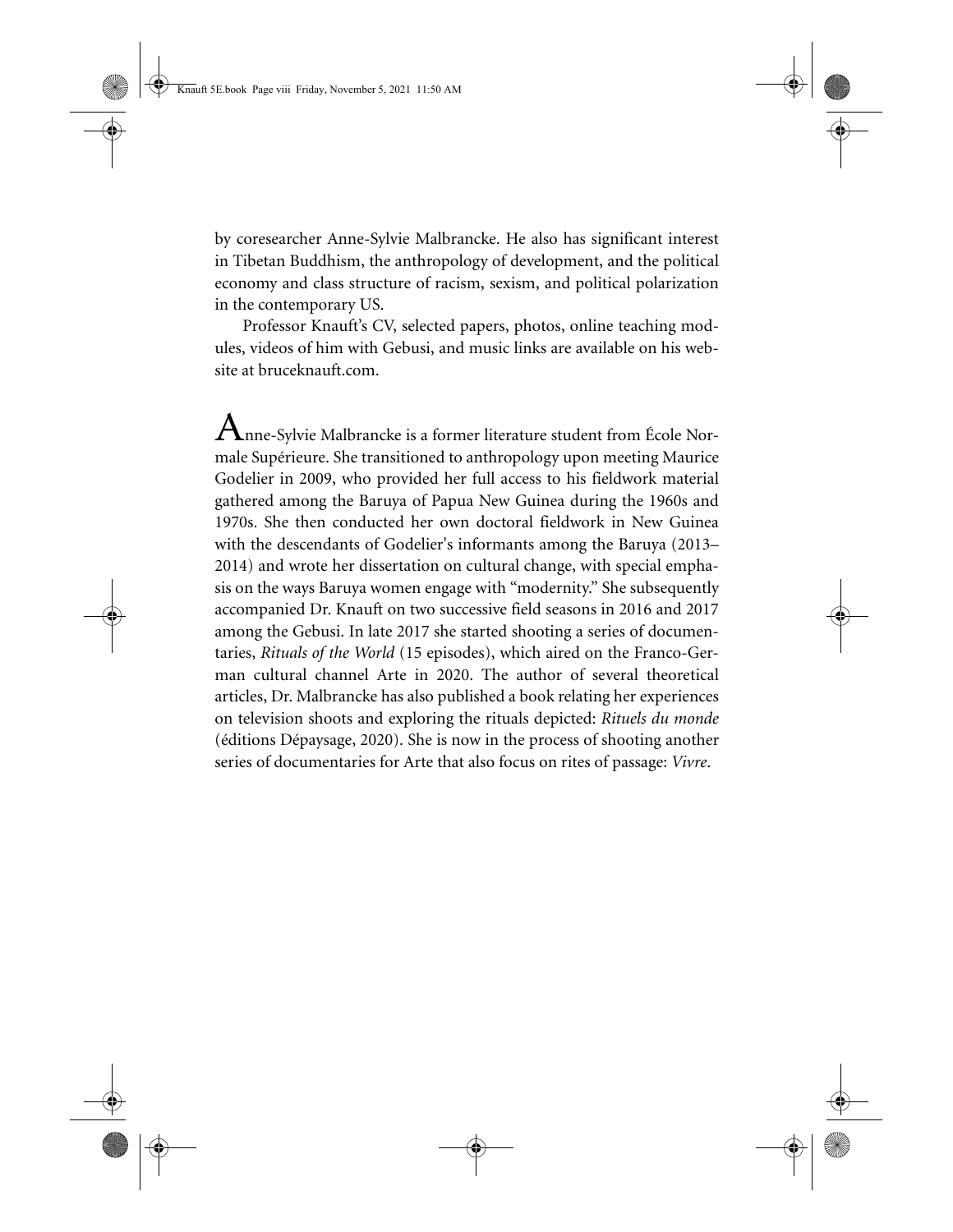# Contents

Preface xi

**ENTRY** 1

**INTRODUCTION:** In Search of Surprise 3 Broader Connections: *Cultural Anthropology 8*

### Part One Wealth in Tradition

**CHAPTER 1** Friends in the Forest 13 Broader Connections: *Fieldwork and Cultur*e 28 **CHAPTER 2** Rhythms of Survival 31 Broader Connections: *Subsistence, Health, and Language* 48 **CHAPTER 3** Lives of Death 51 Broader Connections: *Life Stories, Death from Sorcery, and "Doing Ethnography"* 62 **CHAPTER 4** Getting Along with Killers 65 Broader Connections: *Violence, Scapegoating, and the Ethics of Response* 74 **CHAPTER 5** Spirits, Sex, and Celebration 75 Broader Connections: *Sexuality and Gender* 88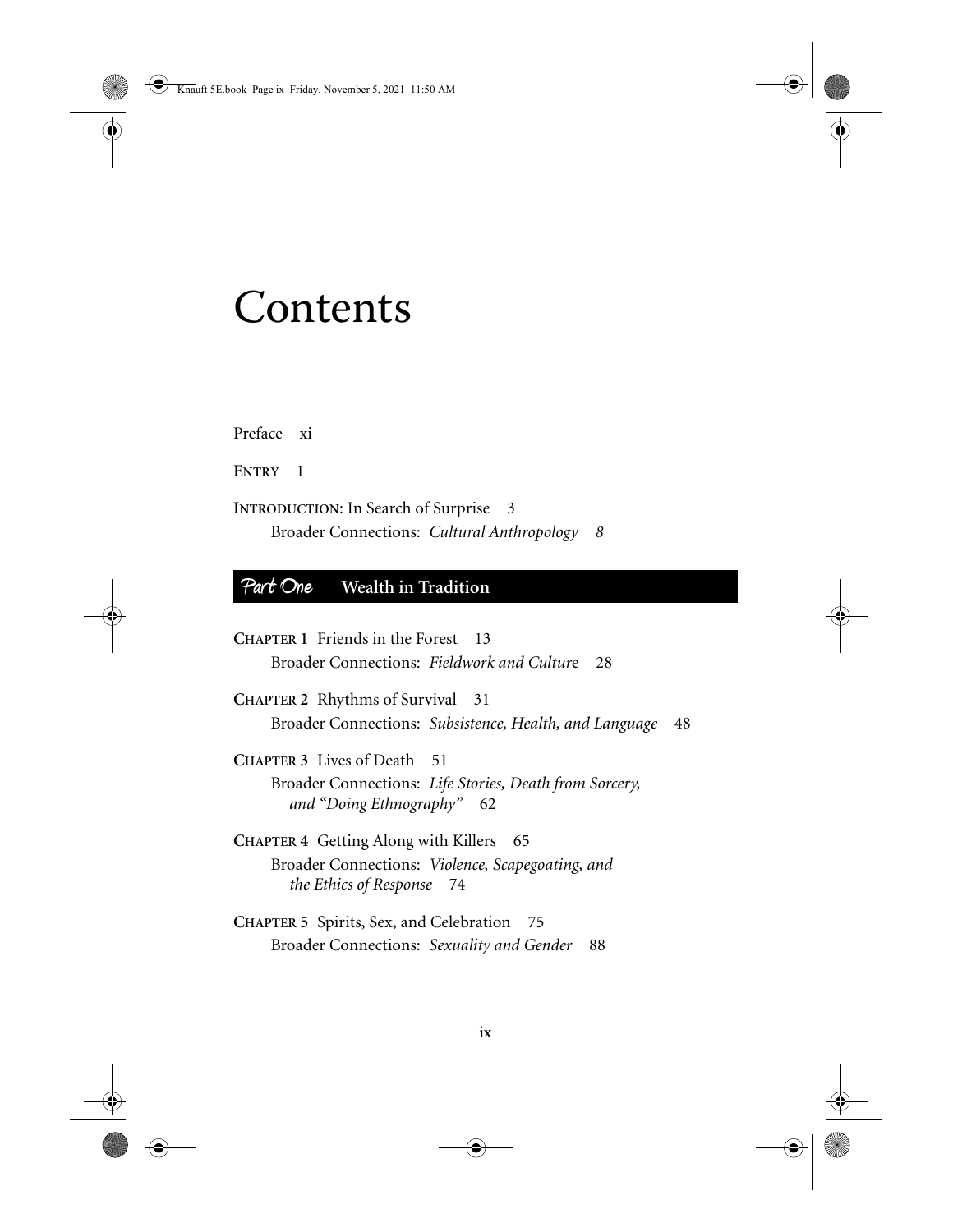**CHAPTER 6** Ultimate Splendor? 89 Broader Connections: *Ritual Initiation and Life-Cycle Transitions* 106

### Part Two Radical Change

**CHAPTER 7** Time for Change: Sacred Decisions 111 Broader Connections: *Sociocultural and Religious Change* 133

**CHAPTER 8** Pennies and Peanuts, Hopes of Success 135 Broader Connections: *Markets, Development, and Modern Aspiration* 149

- **CHAPTER 9** Mysterious Romance, Marital Choice 151 Broader Connections: *Ethical Challenges, Agency, and "Companionate Marriage"* 170
- **CHAPTER 10** The Wider World of Influence—and Its Limits 173 Broader Connections: *Nationhood, Ethnicity, and Folklore* 188

### Part Three Blurring the Past in the Present

**CHAPTER 11** Closer, Closer, Further Away: Revival, Independence, and Government Absurdity 193 Broader Connections: *Cultural Survival, Development, and Engaged Anthropology* 214

**CHAPTER 12** The Larger Future 217 Broader Connections: *Globalization, Political Economy, and the Future of Culture* 222

**FAREWELLS** 225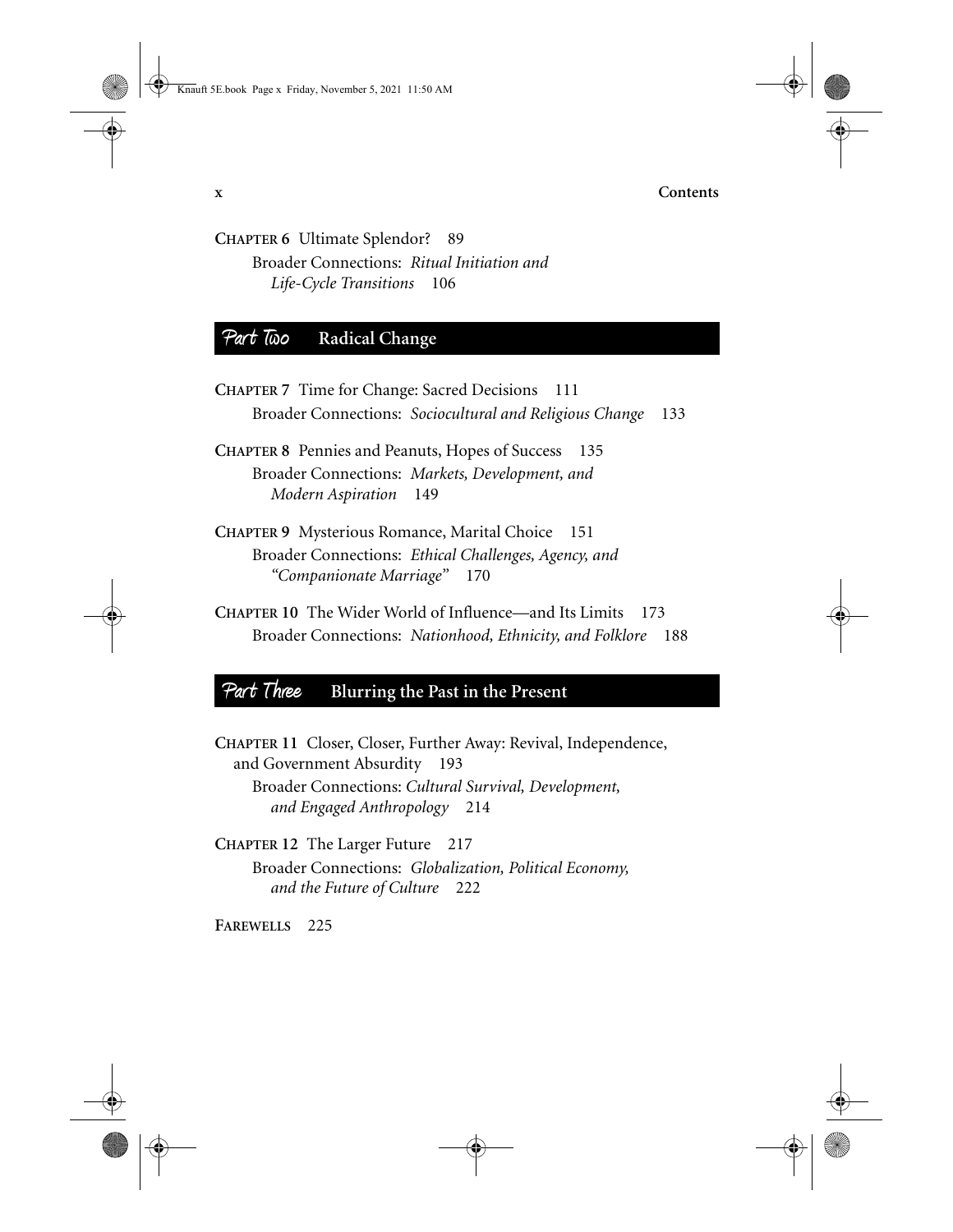

# Preface

### **BACKGROUND**

Anthropology is little without powerful portrayals of peoples and cultures across the world. These change over time. As such, we are pushed to stretch our understanding of others and, in the process, to reconsider our own beliefs and values. Over the years, a number of short books have exposed students to cultural diversity and the richness of human experience. These often take the form of short ethnographies—book-length descriptions of the people and culture considered. Within this genre, *The Gebusi* is distinctive in three connected ways. First, I have written this work without the formality of academic scholarship. This is not to dismiss professional writing. But having published some 1,500 pages of description and analysis concerning the Gebusi and related peoples in Melanesia (see "About the Author"), I here write more concisely, personally, and lyrically—for a larger and more general audience. *The Gebusi* is based on what I hope is detailed and rigorous scholarship, but it portrays Gebusi and my experience with them in more evocative and engaging ways.

Second, as a teacher of undergraduates, I have enjoyed writing this book to dovetail with topics and issues covered in many cultural anthropology courses and textbooks. This aspect of *The Gebusi* was important to me from the start but has evolved further in the book's present edition.

Third, as described below, the fifth edition of *The Gebusi* includes a dialogue of juxtaposition between my own voice and that of French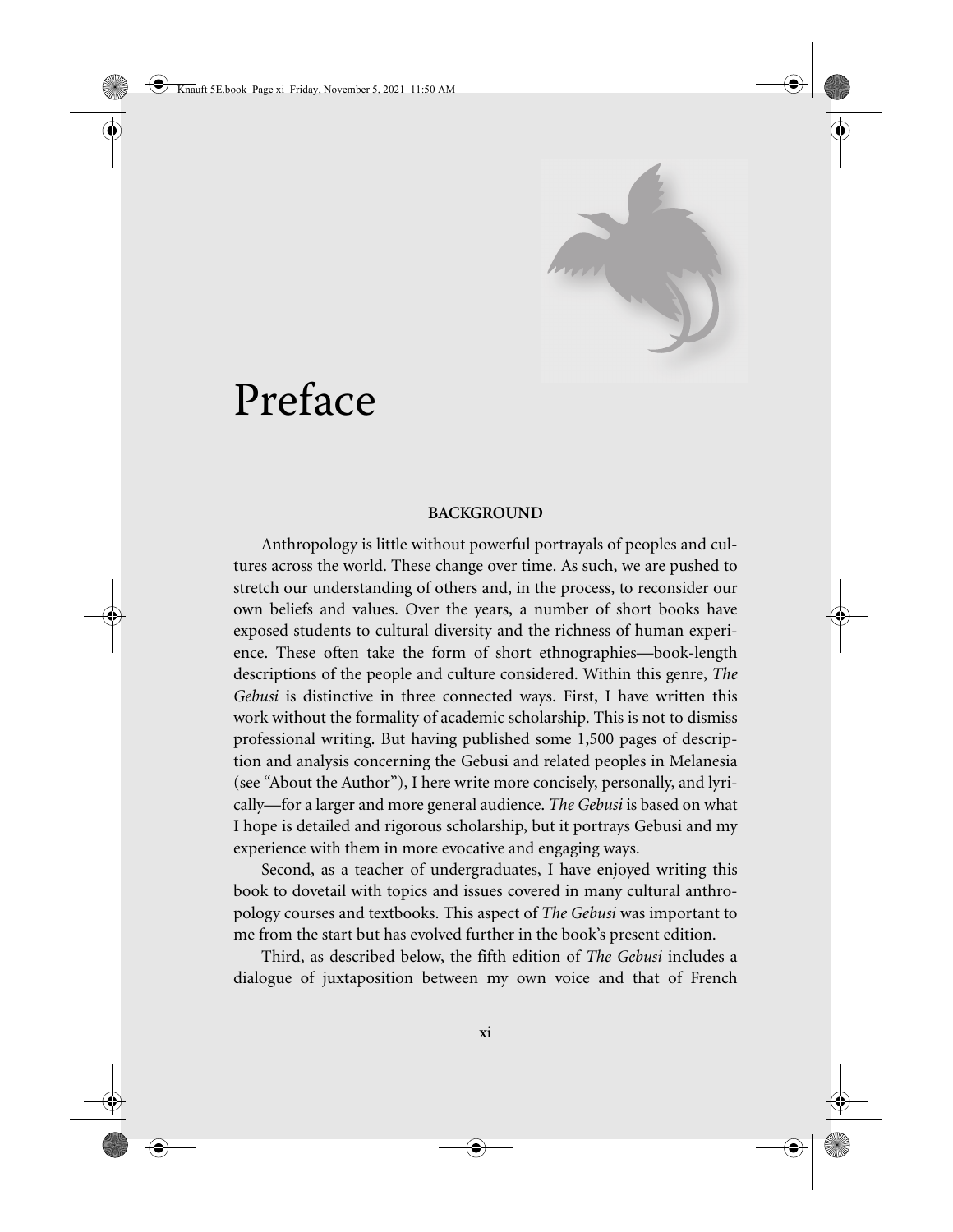anthropologist and Gebusi coresearcher Anne-Sylvie Malbrancke, providing a fresh window of critical reinterpretation in ethnographic portrayal and analysis.

### **THE FIFTH EDITION**

This version of *The Gebusi* is different enough from previous editions as to be not just an updated but a deeply reframed work, including in relation to front-burner issues in contemporary cultural anthropology. These include the role and subject-position of the researcher, gender, postcoloniality, ethnicity, race, cultural change, government imposition and corruption, and political economy; these issues are more deeply engaged here than in previous editions of *The Gebusi*.

In the summers of 2016 and 2017, I returned to the Gebusi for four months with young French anthropologist Dr. Anne-Sylvie Malbrancke, who has previous fieldwork experience in Papua New Guinea among the Baruya of the Eastern Highlands. In the present book, Malbrancke's contributions provide a second voice, a countervoice, which complements and at times either reinforces or questions my own as original author. In the mix, issues of gender are recontextualized with much greater awareness of women's perspectives; dramatic cases of sorcery inquest, punctuated by the execution of a sorcery suspect, are documented; and matters of government graft and corruption are focused on, including in relation to issues of postcolonialism, ethnicity, and race.

Anthropologists talk much about bringing multiple perspectives of authorship and subject position to their work. This edition of *The Gebusi* engages this possibility by providing independent perspectives of a young French female anthropologist that complement my own as a senior American male ethnographer. The question of subjectivity and of subject position and the politics of representation are front and center in the present work—not as an abstract or theoretical exercise but in the concrete juxtaposition of different authorial voices. We make no particular judgment about or interpretation of this juxtaposition; rather, we leave it to readers, including students, to discuss and debate this issue. In some parts of the book, our authorial juxtaposition is more fleeting or intermittent; in other sections, it is more sustained. The last half of chapter 3, the entirety of chapter 4, and a major section of chapter 11 are written by Malbrancke.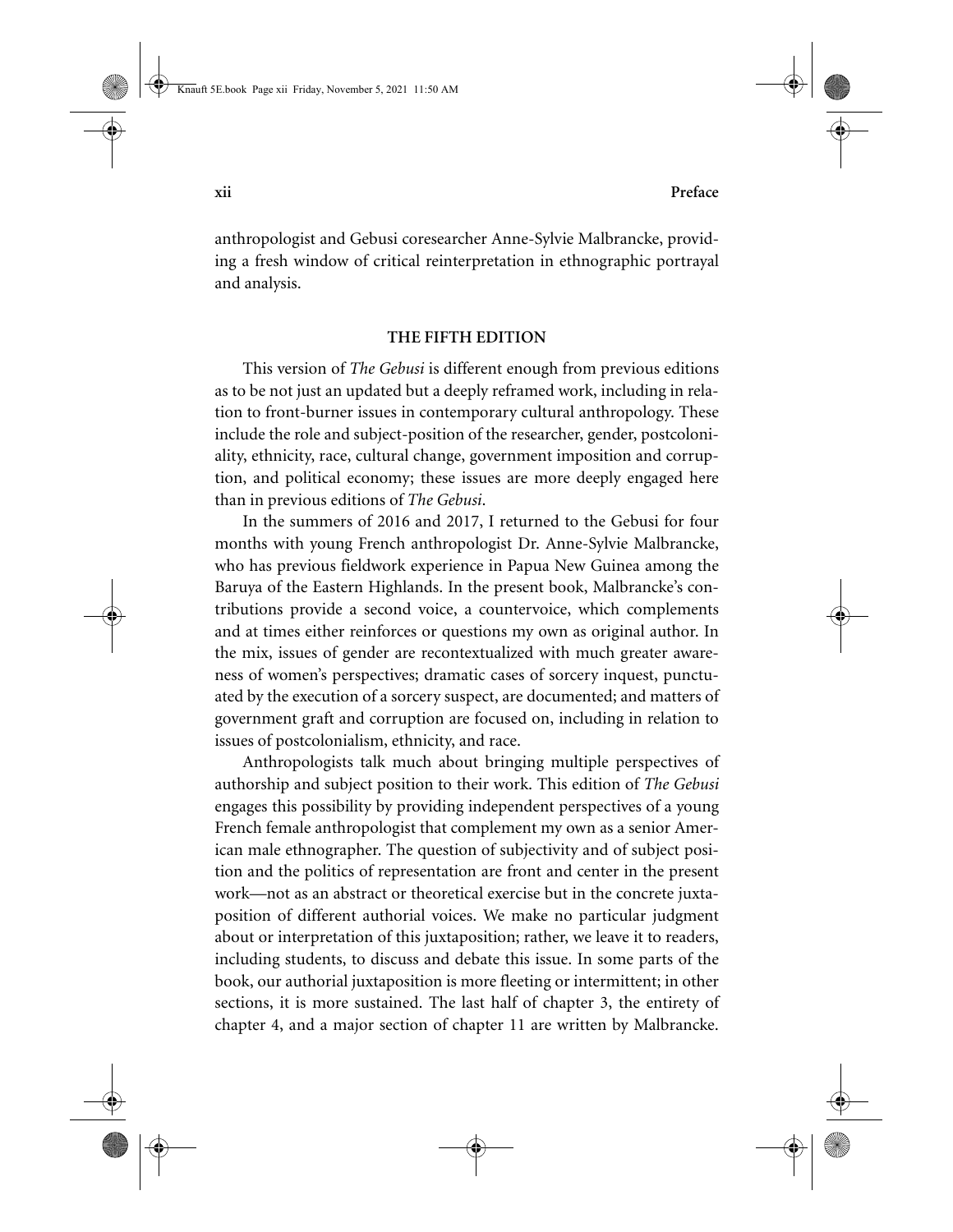#### **Preface** xiii

All passages written by Dr. Malbrancke are here flagged with an "Anne-Sylvie" boldface heading, slight left indent, and ragged right margins.

The fifth edition of *The Gebusi* has retained the tone, content, and overall structure of previous versions; its changes can be easily incorporated in syllabi by instructors who have used previous editions. Though some small examples and incidents have been condensed or omitted vis-àvis the fourth edition, the present work can be productively read as before. The main exception here is that the previous chapter 4, concerning Gebusi kinship, marriage patterns, social organization, and structural patterns of violence, has now been entirely replaced by Malbrancke's description of events relating to the execution of Powa, a sorcery suspect, which took place in 2016. To accommodate instructors who wish to retain my previous description and analysis of Gebusi kinship and social structure, the full content is posted online at bruceknauft.com  $\rightarrow$  Gebusi.

It is noteworthy that passages written by Dr. Malbrancke were originally formulated quite independently of the present book. Based on her field diaries, these passages were penned on her own initiative as part of a separate manuscript, *Papuan Chronicles,* that she wrote in French and has since generously translated into English. I did not request, comment on, or review this work prior to embarking on the fifth edition of *The Gebusi*—by which time her manuscript was finished on its own terms. As such, Malbrancke was not considering *The Gebusi* when writing up her chronicles. Yet, we found a riveting juxtaposition between her memoirs and the fifth edition of *The Gebusi* that I had already been planning to write. Given this, and with Malbrancke's full agreement and support, I have had the privilege to choose significant sections of her work and edit them to provide a second authorial voice that dovetails with the book's content while also reframing it through her vantage point. Though I have much to say about recent developments among Gebusi, the present edition foregrounds Malbrancke's own perspective on these matters, except in the final chapter.

Insofar as Dr. Malbrancke and I are collegial friends who refer to each other by our first names, we retain this usage throughout the book as well.

**For students:** "Updates" at the end of most chapters enable the book to be read as a story of cultural change throughout, topic by topic and chapter by chapter. As with previous editions, chapters conclude with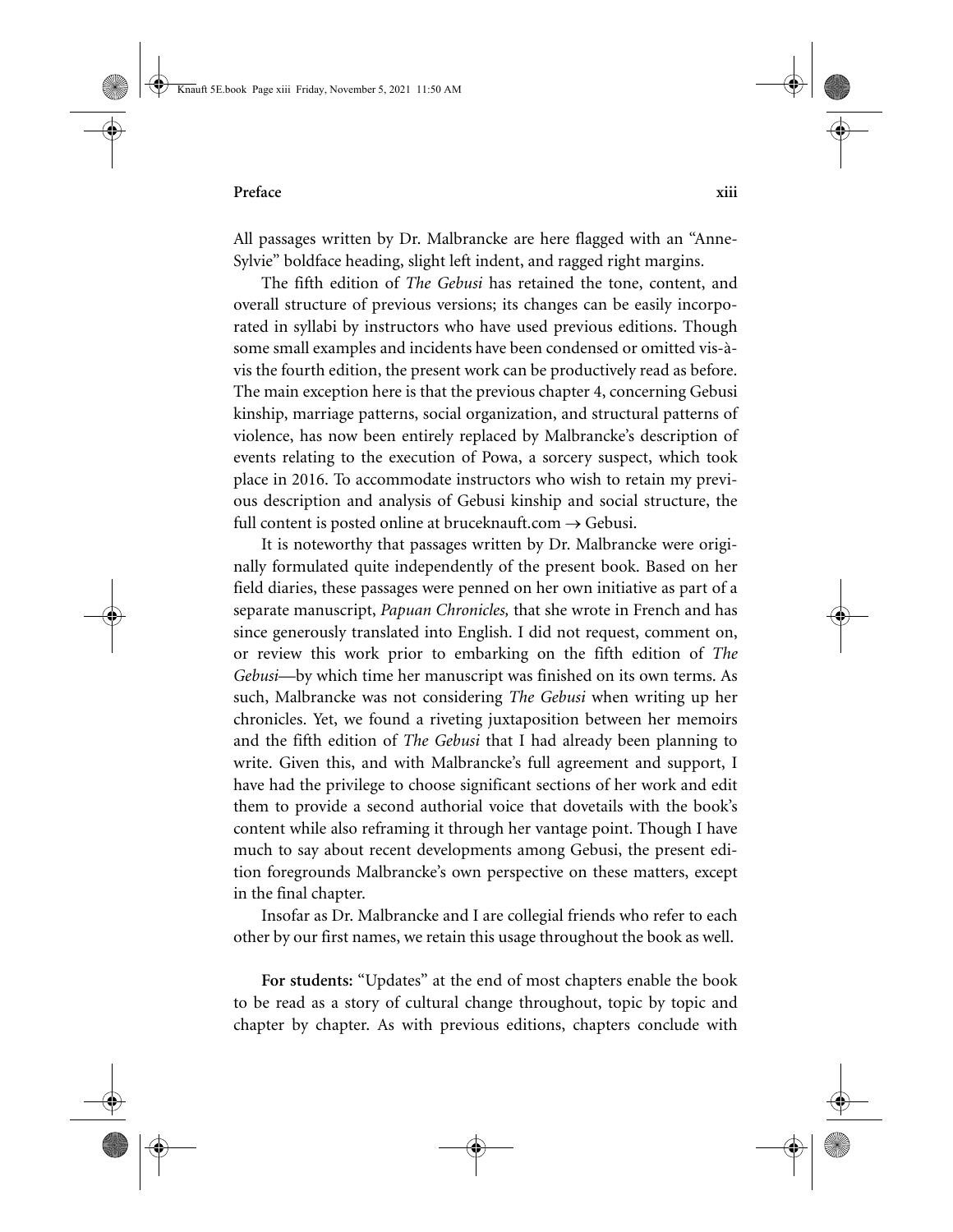"Broader Connections" bullet points. These highlight and link the material in the chapter with major concepts taught in introductory anthropology courses, with key anthropological terms appearing in boldface. The author's website, bruceknauft.com  $\rightarrow$  Gebusi, contains a large range of topically linked photographs and clips of Gebusi music, an index of boldface terms, videos from and about fieldwork, notes and references to *The Gebusi* fifth edition, and the index to the present book.

**For instructors:** The fifth edition provides links to eight online teaching modules about Gebusi that include video segments recorded in the field: "What Is Anthropology?" "Studying Culture," "Language," "Subsistence Livelihood," "Social Organization and Kinship," "Gender," "Sexuality," and "Development and Underdevelopment." Go to bruceknauft.com → Gebusi, or search for "Gebusi videos" in YouTube. Objective-question quizzes have been configured for each of the online teaching modules. These are available online from Waveland Press (waveland.com) for use by instructors for purposes of student evaluation in relation to the modules.

### **THE GEBUSI**

Who are the Gebusi? When I first lived among them, they were a small ethnic group of some 450 forager-horticulturalists living in longhouses in the deep interior rainforest of Papua New Guinea, which is located just north of Australia in the South Pacific. At that time, Gebusi life was rife with dramatic practices of sorcery and ritual, body art and divination, feasting and camaraderie, violence, and alternative sex practices. When I studied with the Gebusi again in the late 1990s, they had largely transformed into a Christian people of about 615 who frequented the local market, attended government development meetings, played in the regional sports league, attended the local church, and whose children attended the local government school. They had by then become engaged with other ethnic groups in a regional process of nation-building, and they had given up many previous beliefs and practices. In 2008 and since, Gebusi, now more than 1,200 strong, have weathered an economic collapse of the local cash economy. Government services have been withdrawn, and the local airstrip is closed. In the bargain, however, Gebusi have rediscovered and rejuvenated much of their previous culture.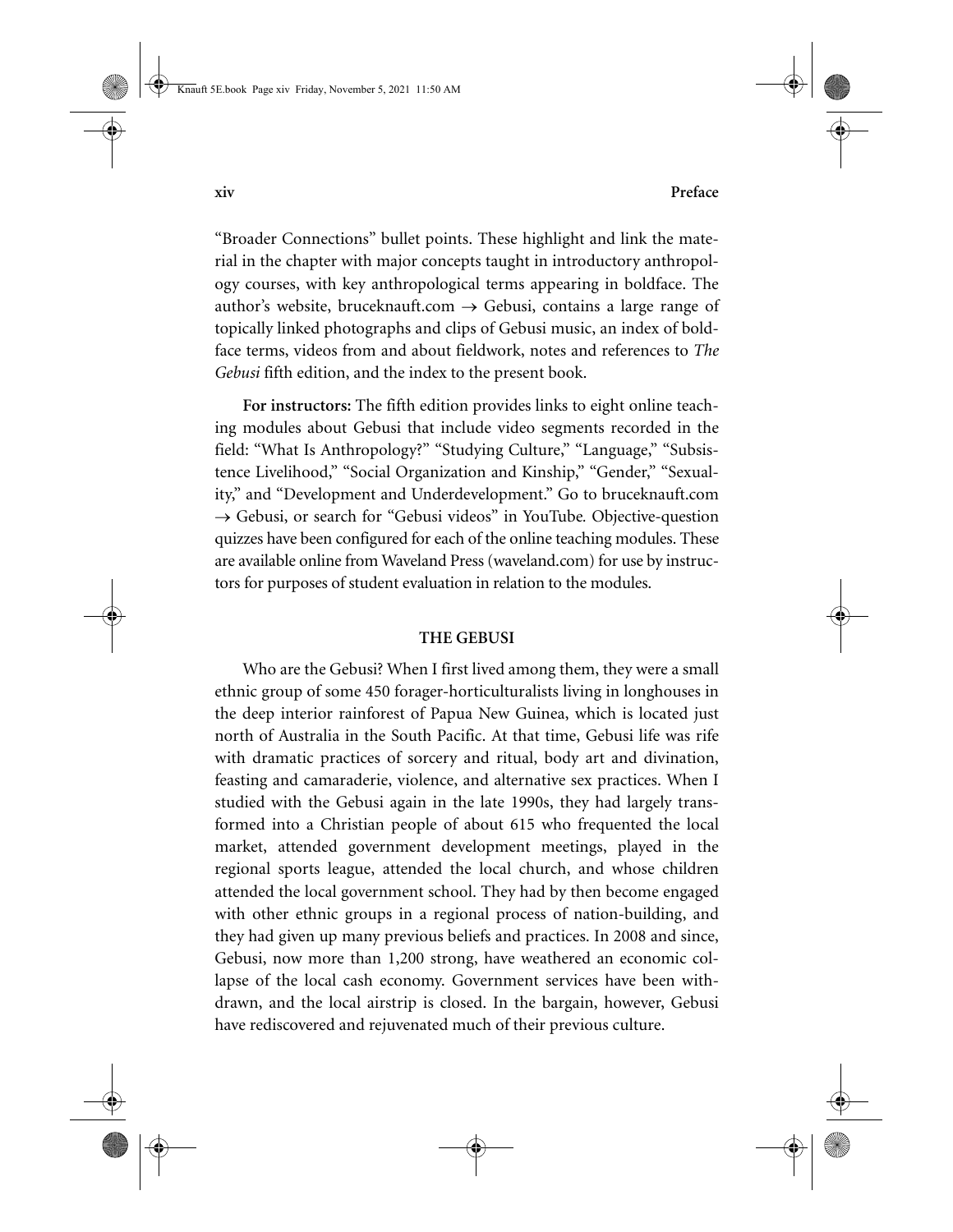#### **Preface** xv

In all, our knowledge of the Gebusi spans a great arc of social and cultural transformation—from remote isolation in the early 1980s, to active engagement with national and global lifestyles, to the resurgence of many previous cultural practices. Their development dramatically illustrates a range of key issues in the anthropological understanding of social development, globalization, inequity, marginalization, and changes in gender relations as well as the elaboration and reinvention of indigenous traditions over time.

To me, and I think to Dr. Malbrancke, Gebusi are amazing people funny, funky, high spirited, at turns both relaxed and intense. I hope you will agree that they are as wonderful as they are different, from a Western perspective. I am privileged to be able to work with Gebusi, a range of whom have become my deep friends for many years. I also feel fortunate to have the opportunity to convey significant and vivid aspects of their lives as well as parts of my own when working among them.

Personal names used in the text are in most cases actual names, used with permission. In a few cases we have used pseudonyms, including when a depiction is potentially unflattering or embarrassing in a modern context and the person is still alive. Quotations taken from my Gebusi field notes and from Dr. Malbrancke's translated manuscript have been lightly edited from the original to make them clearer or more compact.

### **ACKNOWLEDGMENTS**

Bruce: It is hard to express the personal and professional debt that I feel toward my Gebusi friends and acquaintances; they are now so many and so varied that it is hard to know how and in what order to name them. My debt to Gebusi women, through the work of Dr. Malbrancke, and to Dr. Malbrancke herself, is key to this fifth edition of *The Gebusi.* I am thankful for help from former officials and staff at Nomad Station and in Kiunga, and to the Catholic Church in both these locations. Especially in remote regions, field research is difficult if not impossible without financial assistance from funding agencies. I gratefully acknowledge support for my field research among Gebusi from the US National Science Foundation, the US National Institutes of Mental Health, the US Department of Education, the Wenner-Gren Foundation, the Carnegie Corporation of New York, the Harry Frank Guggenheim Foundation, and Emory University.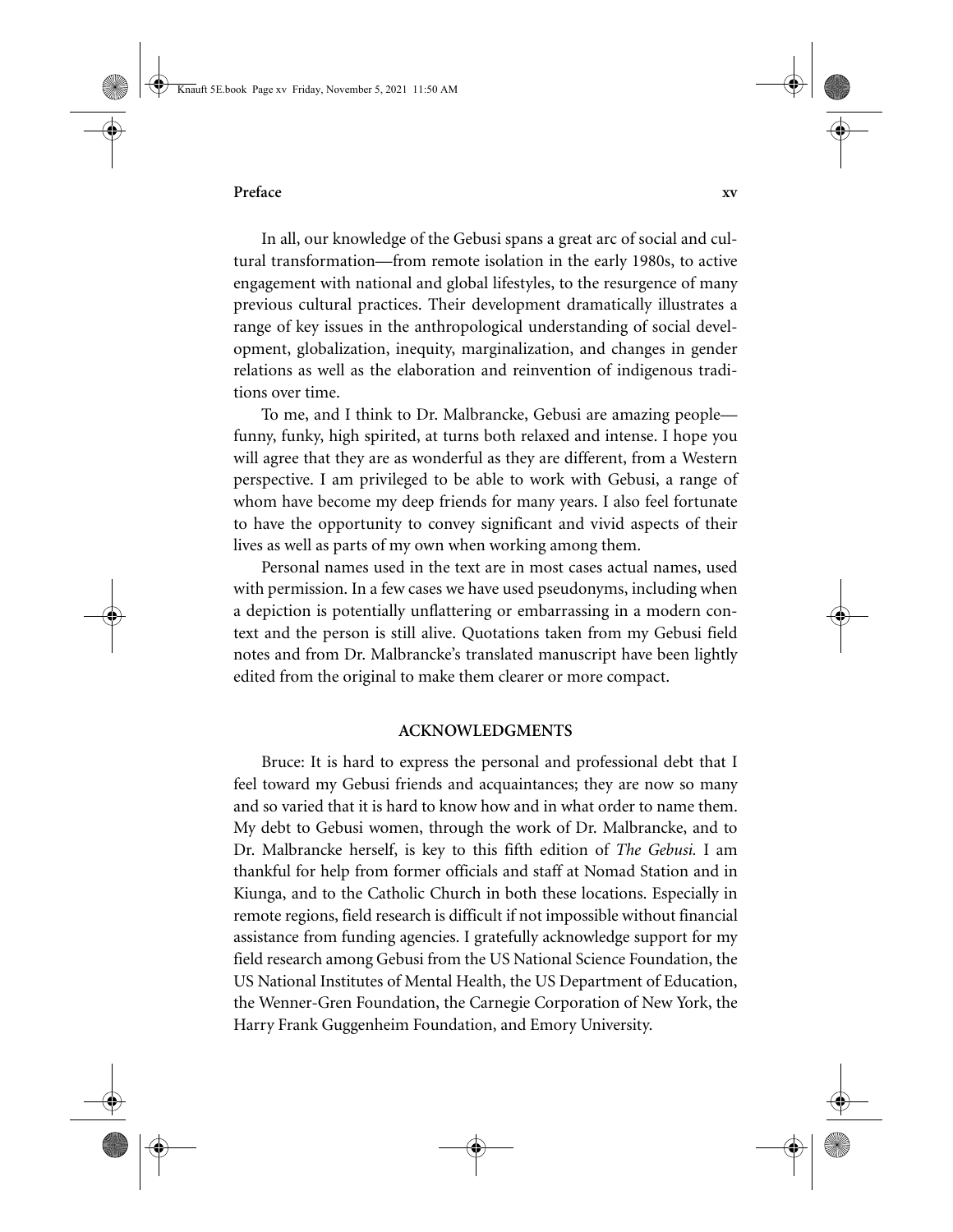Thanks go to numerous persons who have read and commented on various drafts and editions of this book, and especially Tom Curtin, Senior Editor at Waveland. I thank Eileen Cantrell for her photos of Gebusi during 1980–1982 and her information about women's lives and experiences during that time. I owe a special debt to my undergraduate and graduate students at Emory University. They have given me the courage not simply to teach anthropology from the heart but to go back to the field—and learn it all over again! My debt to Anne-Sylvie in the reformulation of this fifth edition of *The Gebusi* is so deep and strong that it is hard to express, including in relation to our collegial friendship both during and since our fieldwork together. This book is dedicated to the spirit of my friend Yuway, and to the past, present, and future of the Gebusi.

Anne-Sylvie: Debt is a central notion in anthropology and a concept we acutely feel every day—be it in the field or back home as we write up stories of events we experienced thanks to the depth of generosity and warmth people have shown us. It would take the space of this whole book to thank all Gebusi properly. I like to think they would enjoy these pages, as their stories live on and reach new horizons. I hope someday I can bring them a copy myself.

My gratitude toward Bruce, who sat on my thesis committee and challenged me to engage with my own research in a deeper and much more elaborate manner, is equally hard to measure and to express. I cannot thank him enough for giving me the chance to return to Papua New Guinea, to fully understand how little I had understood. My intellectual debt, however, does not come close to the debt of friendship I owe him.

I would like to thank my colleagues at CREDO in Marseilles, and especially Maurice Godelier, whose intellectual support has been key to my own trajectory. My deepest gratitude goes to The Harry Frank Guggenheim Foundation, who funded both of our Gebusi fieldtrips and trusted us to advance research concerning their violence reduction.

Finally, I would like to thank you, anthropology student or reader, for you are contributing to the continuing importance of this science of understanding, which the world needs now more than ever.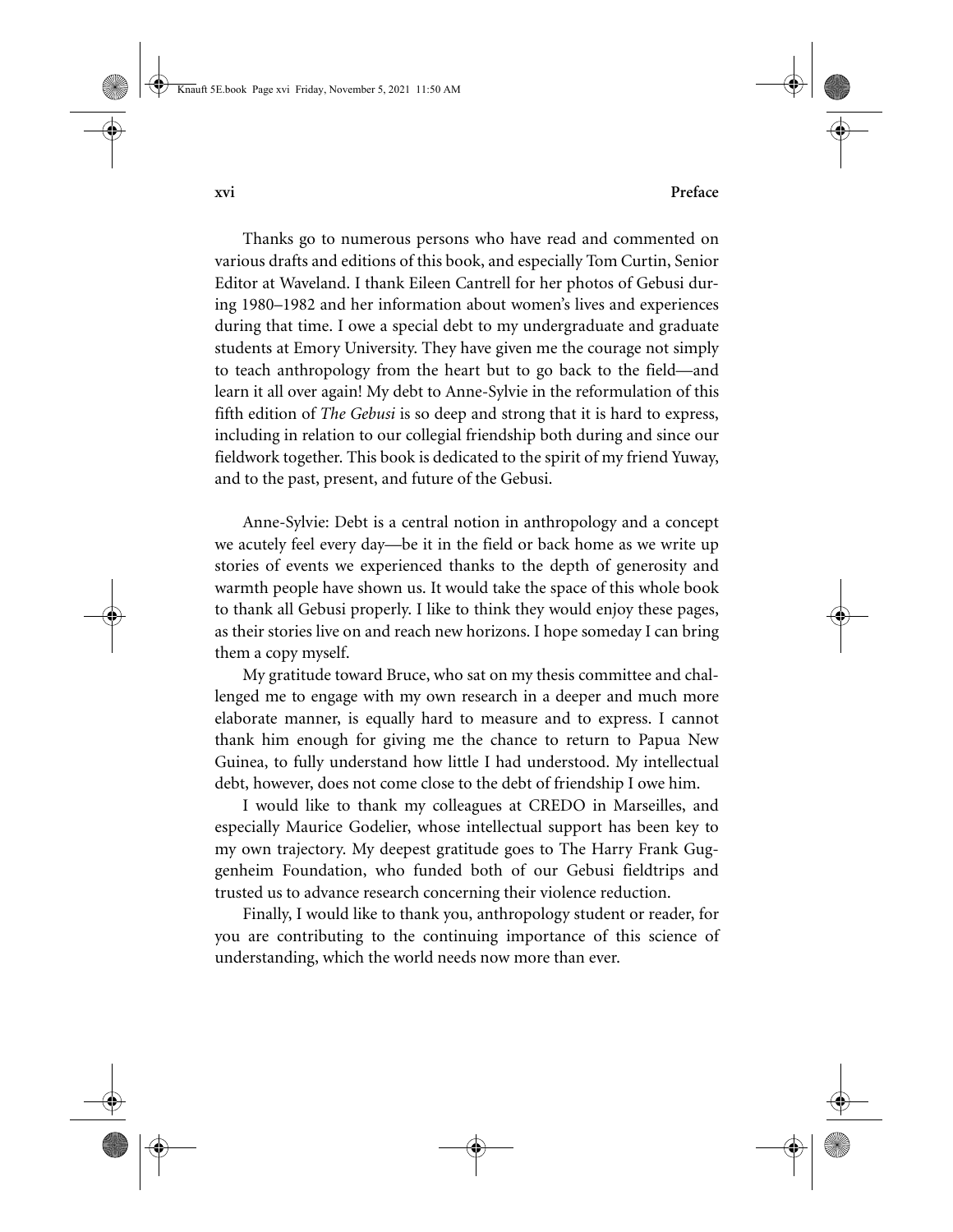

# Entry

#### **Anne-Sylvie**

We flew over the largest uninhabited stretch of tropical forest in the world, a green, luscious coat of uniformity.\*

 $B<sub>ruce, 1998</sub>$ : It looks so grand from a thousand feet up, glowing, green, and vast. The broccoli tops of the trees stretch out as a vast carpet, an emerald skin shielding worlds of life within. You look down to see two blue-brown ribbons of water etching through the forest canopy. You follow them through the window of your tiny plane as they snake toward each other and merge in gentle delight. Below, in the nestled crook of these two rivers, you look closer, to where the green shifts from dark to bright, from old forest to new growth that gets cut but always sprouts anew. Inside this lime-green patch you see a score of white squares arranged in two neat rows, standing firmly as if at attention. Ten line up evenly on one side while their partners face them across the lawn, their metal roofs glinting in the hot sun. You recall how these structures were built long ago by the first Australian officers, so colonial and rugged, who trekked in across muddy rivers and swamps. Alongside these structures, a long rectangle field lies flat, its grass kept short and trim. Your plane will swoop down on it, the gilded spine of that book you have come so far to read. But its substance is

\*Anne-Sylvie's entries are from her fieldwork conducted in 2016 and 2017.